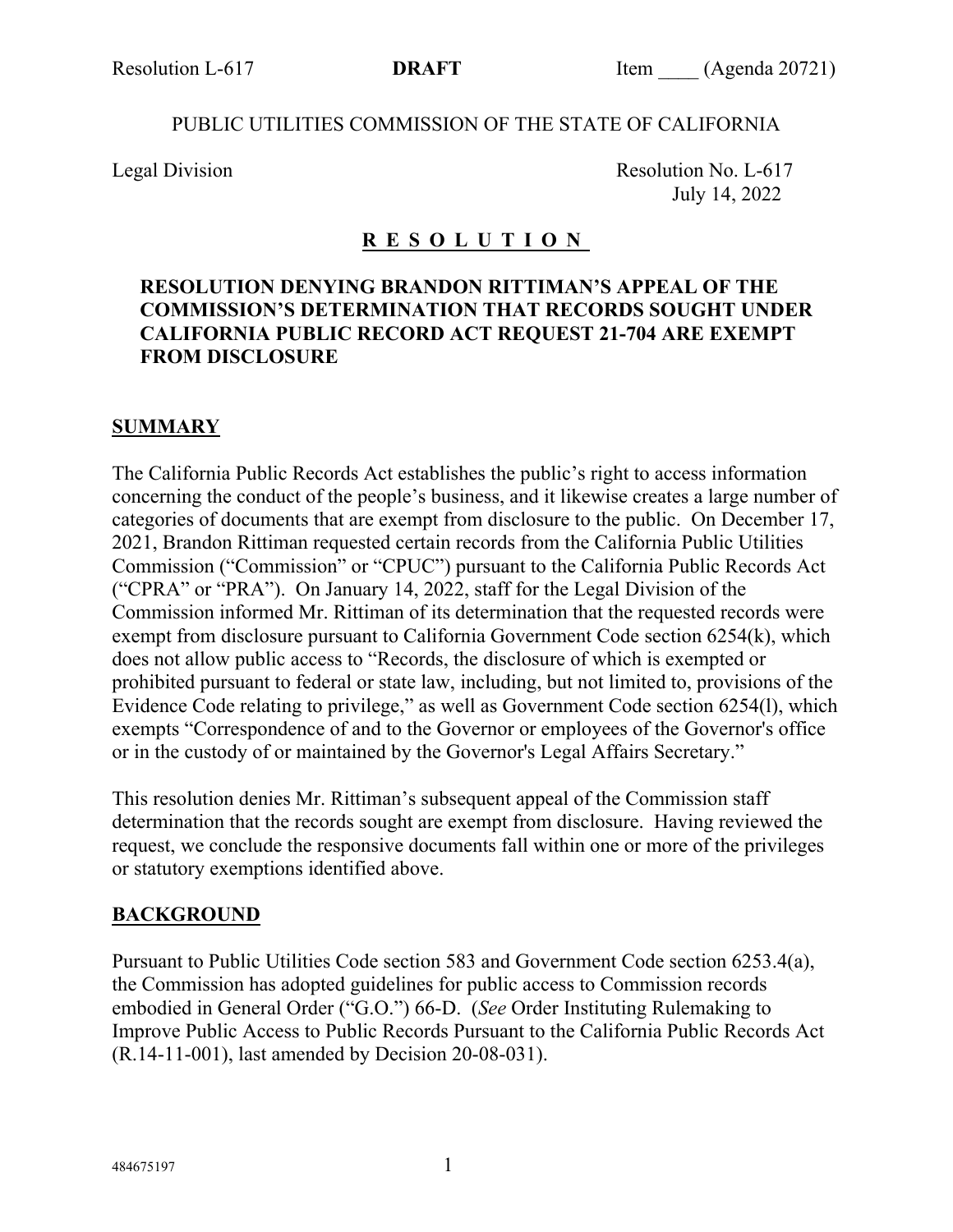When the Commission receives a CPRA request, the Commission's Legal Division determines if the information should be released or withheld pursuant to statutory exemptions or other applicable privileges. If documents are withheld, the Legal Division will inform the CPRA requestor and not release the information. (See G.O. 66-D, § 5.5(d).) The requestor may seek reconsideration of the matter by the full Commission by submitting a "Public Information Appeal Form" within ten days of receiving notice that the request has been denied. (See id.). The Commission will then reexamine the request and issue a Resolution on the matter.

On December 17, 2021, Brandon Rittiman made the CPRA request to the Commission at issue in this Resolution, and it was subsequently identified as PRA 21-704. Specifically, Mr. Rittiman requested the following documents:

"For calendar years 2019 and 2020, all emails containing [GSIBProjectWhitney@guggenheimpartners.com](mailto:GSIBProjectWhitney@guggenheimpartners.com) in any portion of the message or metadata.

"Please provide any such messages in their original formats and include any attachments thereto."

There are 53 potentially responsive emails detected by Commission staff in which the term "GSIBProjectWhitney@guggenheimpartners.com" appears, but that email address is shown as a direct recipient of an email only a handful of times, and not once as a sender; usually the term is found in an email address line in a subsequent email that has been forwarded by attorneys to other attorneys. All of the emails are between or among attorneys, whether between Commission attorneys themselves or between Commission attorneys and Governor's Office attorneys.

On January 14, 2022, via a letter sent by electronic mail, Commission legal staff informed Mr. Rittiman of its determination that the communications sought were exempt from disclosure pursuant to California Government Code sections 6254(k) and (l). Specifically, staff cited the "lawyer-client privilege (Cal. Evid. Code § 950, *et seq*.); common interest doctrine (*see, e.g*., *Oxy Resources California LLC v. Superior Court* (2004) 115 Cal. App. 4th 874; attorney work product doctrine (Cal. Code Civ. Proc. § 2018.010, *et seq*.); deliberative process privilege (*see, e.g*., *Times Mirror Co. v. Superior Court* (1991) 53 Cal. 3d 1325); official information privilege (Cal. Evid. Code § 1040)." Mr. Rittiman was further advised that he would not receive correspondence to or from the Governor's Office, which is expressly exempt from disclosure pursuant to California Government Code section 6254(l).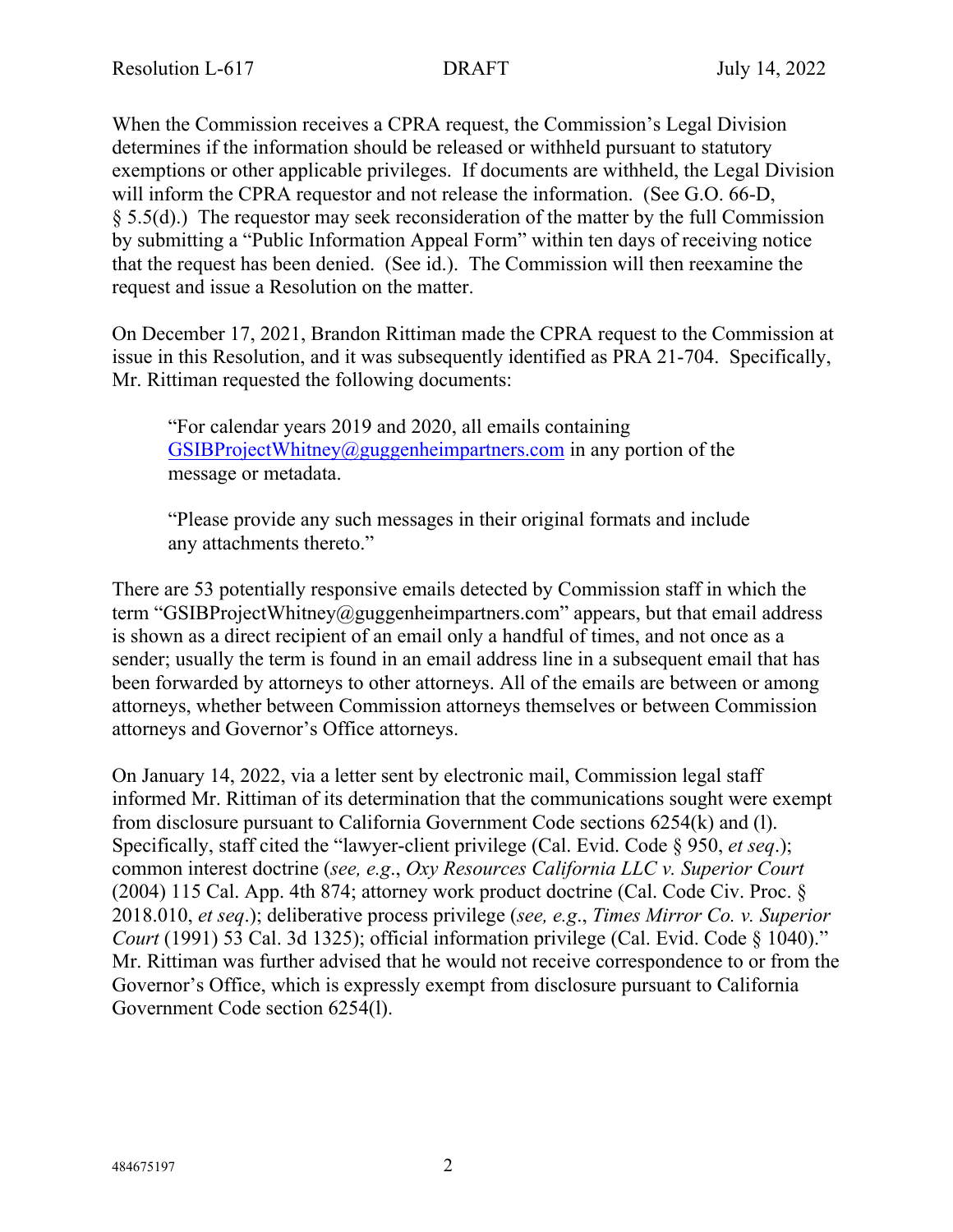On January 19, 2022, Mr. Rittiman emailed Commission legal staff to appeal the determination that the communications sought in PRA 21-704 were exempt from disclosure.**<sup>1</sup>** Mr. Rittiman**<sup>2</sup>** contended that:

"Among the reasons CPUC's decision is in error: The determination misapplies the governor's correspondence exemption, which does not apply to intra-governmental communications. It also misapplies attorney-client privilege and related doctrines. Guggenheim is an investment bank acting in the role of a financial advisor and not as legal counsel. Additionally, Guggenheim's clients were the Governor's office and Department of Finance, not the CPUC. Lastly, the records pertain to a matter of great public interest: namely, the government's response to criminal behavior by a state-licensed monopoly over 40 percent of California's population and the related bankruptcy."

## **DISCUSSION**

The California Constitution and the CPRA confer a public right to access a substantial amount of government information. The preamble to the CPRA declares "that access to information concerning the conduct of the people's business is a fundamental and necessary right of every person in this state." Cal. Gov. Code § 6250. However, "[t]he right of access to public records under the CPRA is not absolute." *Copley Press, Inc. v. Superior Court*, 39 Cal. 4th 1272, 1282 (2006). There are many statutory exemptions for documents that the California Legislature has deemed inappropriate for general public disclosure.

### **I. THE ATTORNEY-CLIENT PRIVILEGE AND COMMON INTEREST DOCTRINE**

Government Code Section 6254(k) exempts from disclosure "[r]ecords, the disclosure of which is exempted or prohibited pursuant to federal or state law, including, but not limited to, provisions of the Evidence Code relating to privilege."

In the case of the attorney-client privilege, an assertion of the privilege requires: 1) an attorney-client relationship (Cal. Evid. Code sections 951, 954); 2) a confidential communication between client and lawyer, as defined in California Evidence Code

**<sup>1</sup>** Mr. Rittiman did not use the "Public Information Appeal Form," as required by G.O. 66-D, and instead informally emailed Legal Division staff of his appeal. Although the Commission has undertaken review of his appeal, this Resolution does not constitute precedent that the Commission will waive the procedural requirements of G.O. 66-D in future situations.

**<sup>2</sup>** Mr. Rittiman's CPRA request and appeal were both made on his behalf only.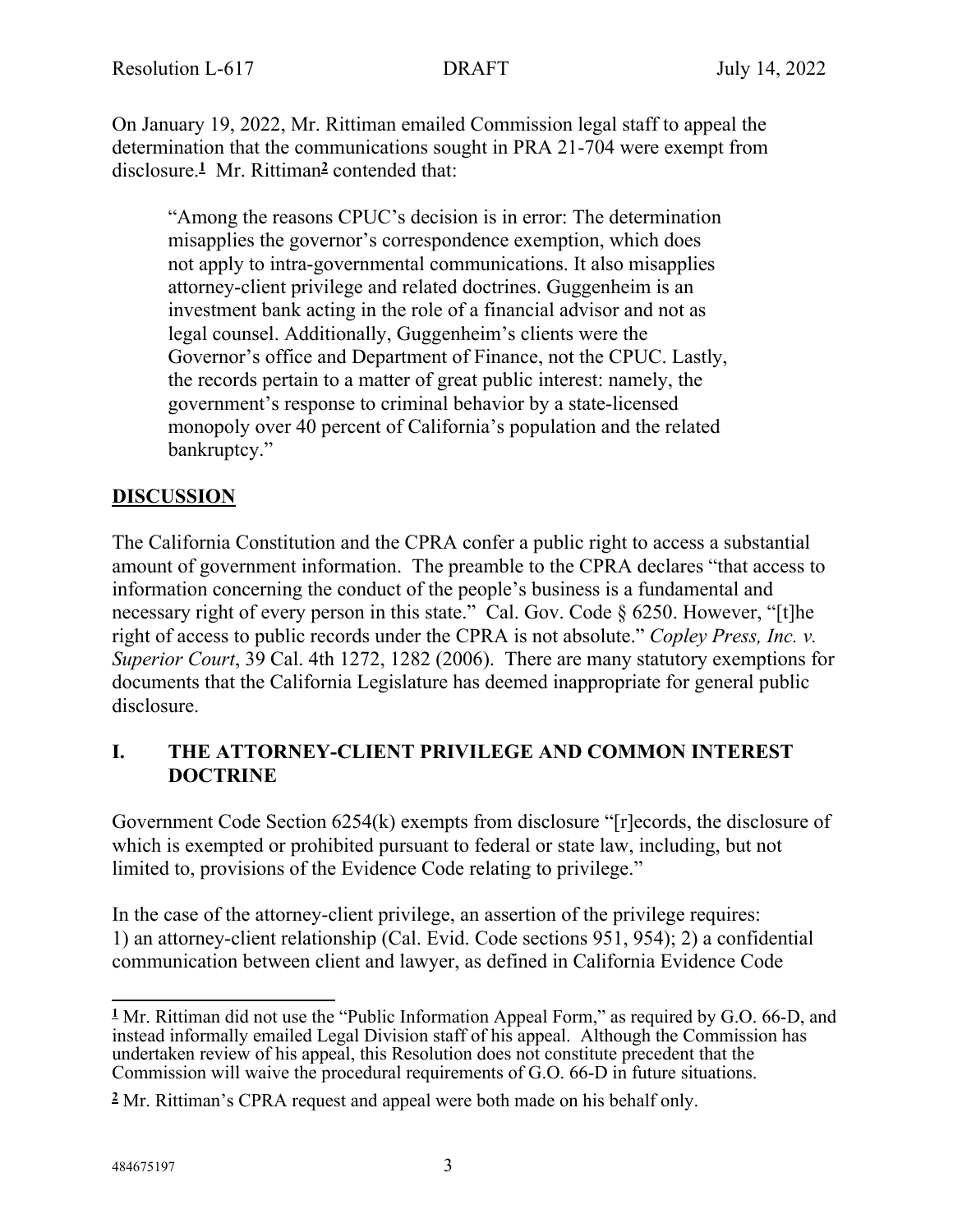section 952, during the course of the attorney-client relationship; and 3) a privilege claim by the holder of the privilege, or by a person who is authorized to claim the privilege by the holder of the privilege (Cal. Evid. Code section 954).

California Evidence Code section 952 defines "Confidential Communication Between Client and Lawyer" as follows:

As used in this article, "confidential communication between client and lawyer" means information transmitted between a client and his or her lawyer in the course of that relationship and in confidence by a means which, so far as the client is aware, discloses the information to no third persons other than those who are present to further the interest of the client in the consultation or to those to whom disclosure is reasonably necessary for the transmission of the information or the accomplishment of the purposes for which the lawyer is consulted, and includes a legal opinion formed and the advice given by the lawyer in the course of that relationship.

As embodied in the code section above, the law permits, without waiver, the disclosure of otherwise confidential information "to those who are present to further the interest of the client," or to those to whom disclosure is "reasonably necessary" for the "transmission of the information" or to accomplish "the purposes for which the lawyer is consulted."

As a result, attorney communications with agents and employees of a client likewise are protected by the attorney-client privilege. The attorney can both give and receive information from the client's agents without waiver of the privilege. See generally Rest.3d Law Governing Lawyers § 70, Comments f and g, § 73, Comment g.

The agent need not be a member of the client's "control group" (e.g., a managing officer or director in the case of a corporate client) because such a limitation on the privilege "would largely destroy the ability of corporate counsel to freely communicate." *Upjohn Co. v. United States*, 449 U.S. 383, 391-393 (1981); *Continental Ins. Co. v. Superior Court*, 32 Cal. App. 4th 94, 114 (2d Dist. 1995); *see also United States v. Graf*, 610 F.3d 1148, 1157-1164 (9th Cir. 2010) (health insurance company's corporate privilege extended to outside consultant deemed "functional equivalent" of employee).

Thus, the privilege extends even to lower level individuals of an organization who reasonably need to know of an otherwise confidential communication in order to act for the organization, even if that person had no direct contact with a lawyer. *Zurich American Ins. Co. v. Superior Court*, 155 Cal. App. 4th 1485, 1499-1500 (2007).

A confidential communication to or by a lawyer does not lose its privileged nature if made in the presence of a spouse, registered domestic partner (see Cal. Fam. Code §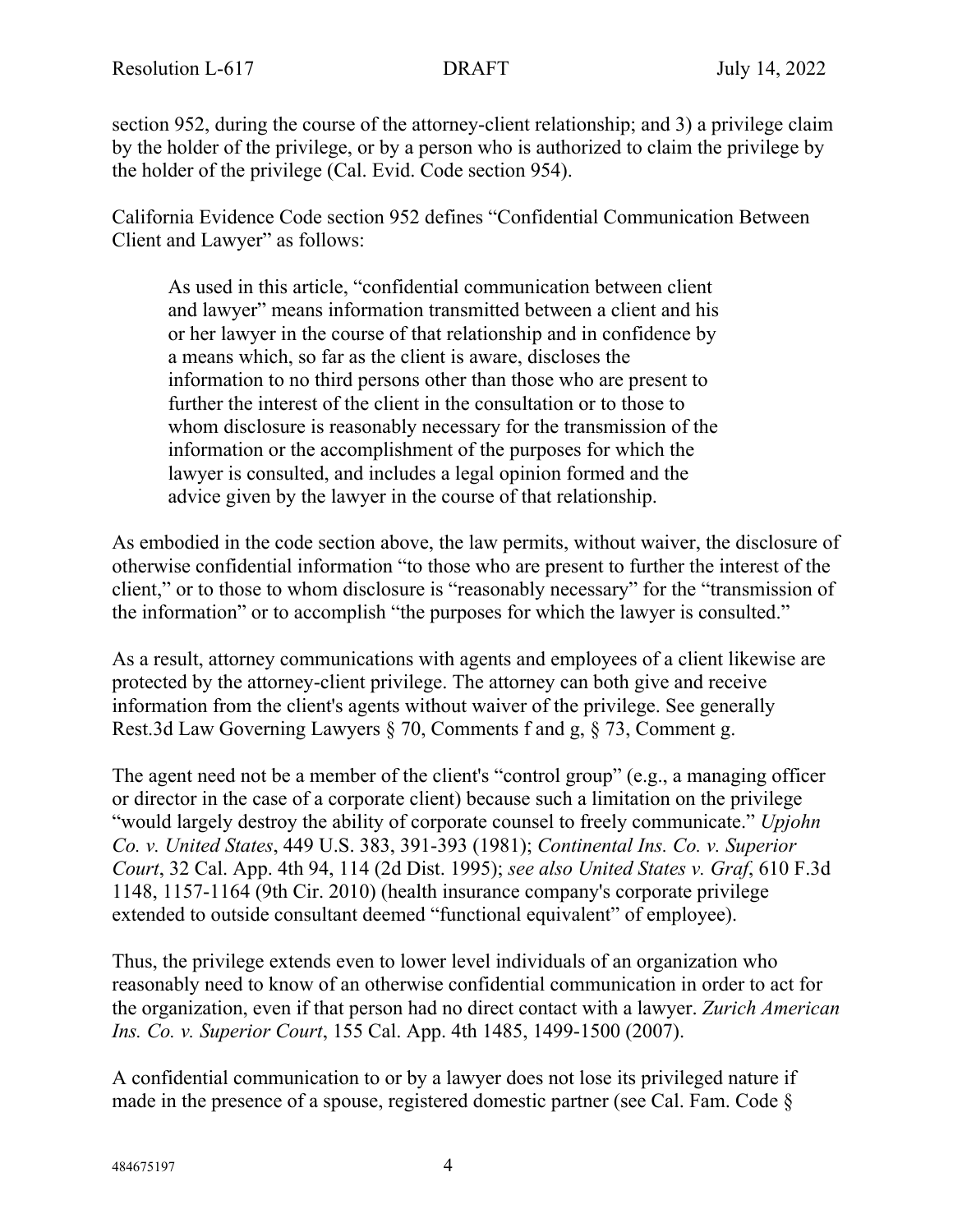297.5), parent, business associate, or joint client who is present to further the client's interest. See Evid. Code § 952, Law Rev. Comm'n Comment; *Fireman's Fund Ins. Co. v. Superior Court*, 196 Cal. App. 4th 1263, 1274 (2d Dist. 2011) (third persons to whom information may be conveyed without destroying confidentiality include nonattorney agents retained by attorney to assist with the representation).

The privilege "extends to communications which are intended to be confidential, if they are made to attorneys, to family members, business associates, or agents of the party or his attorneys on matters of joint concern, when disclosure of the communication is reasonably necessary to further the interest of the litigant." *OXY Resources California LLC v. Superior Court*, 115 Cal. App. 4th 874 (1st Dist. 2004) (quoting *Insurance Co. of North America v. Superior Court*, 108 Cal. App. 3d 758, 767 (2d Dist. 1980). Financial advisors, such as those from Guggenheim Partners, are precisely the type of agent or consultant retained to "further the interest of the client" and to accomplish "the purposes for which the lawyer is consulted." Disclosure of confidential information from an attorney to such an expert consultant, or vice versa, does not waive its privileged character.

Although California law does not recognize a "common interest *privilege*," per se, it does recognize a "common interest *doctrine*" that serves as an exception to the general rule that the attorney-client privilege (and attorney work product protection) is waived upon voluntary disclosure of otherwise privileged information to a third party. *OXY Resources*, 115 Cal. App. 4th at 889, 890. The "common interest" doctrine does not create a new privilege or extend an existing one; instead, it is nonwaiver doctrine, analyzed under standard waiver principles applicable to attorney-client privilege and attorney work product protection. *Id*.; *see also Meza v. H. Muehlstein & Co.*, 176 Cal. App. 4th 969, 973 (2d Dist. 2009) (California recognizes "common interest" doctrine).

Under the common interest doctrine, an attorney can disclose confidential information to an attorney representing a separate client without waiving the attorney-client privilege or attorney work product protection "if (1) the disclosure relates to a common interest of the attorneys' respective clients; (2) the disclosing attorney has a reasonable expectation that the other attorney will preserve confidentiality; and (3) the disclosure is reasonably necessary for the accomplishment of the purpose for which the disclosing attorney was consulted." *Meza*, 176 Cal. App. 4th at 981.

The common interest doctrine is not limited to litigation matters and may apply even though the disclosure was not made during the course of litigation. The need to exchange otherwise privileged information may legitimately arise in a host of situations, including the negotiation of commercial transactions. In such a case, use of the doctrine allows businesses to "share more freely information that is relevant to their transactions" and hence "lubricates business deals and encourages more openness in transactions." *Hewlett-*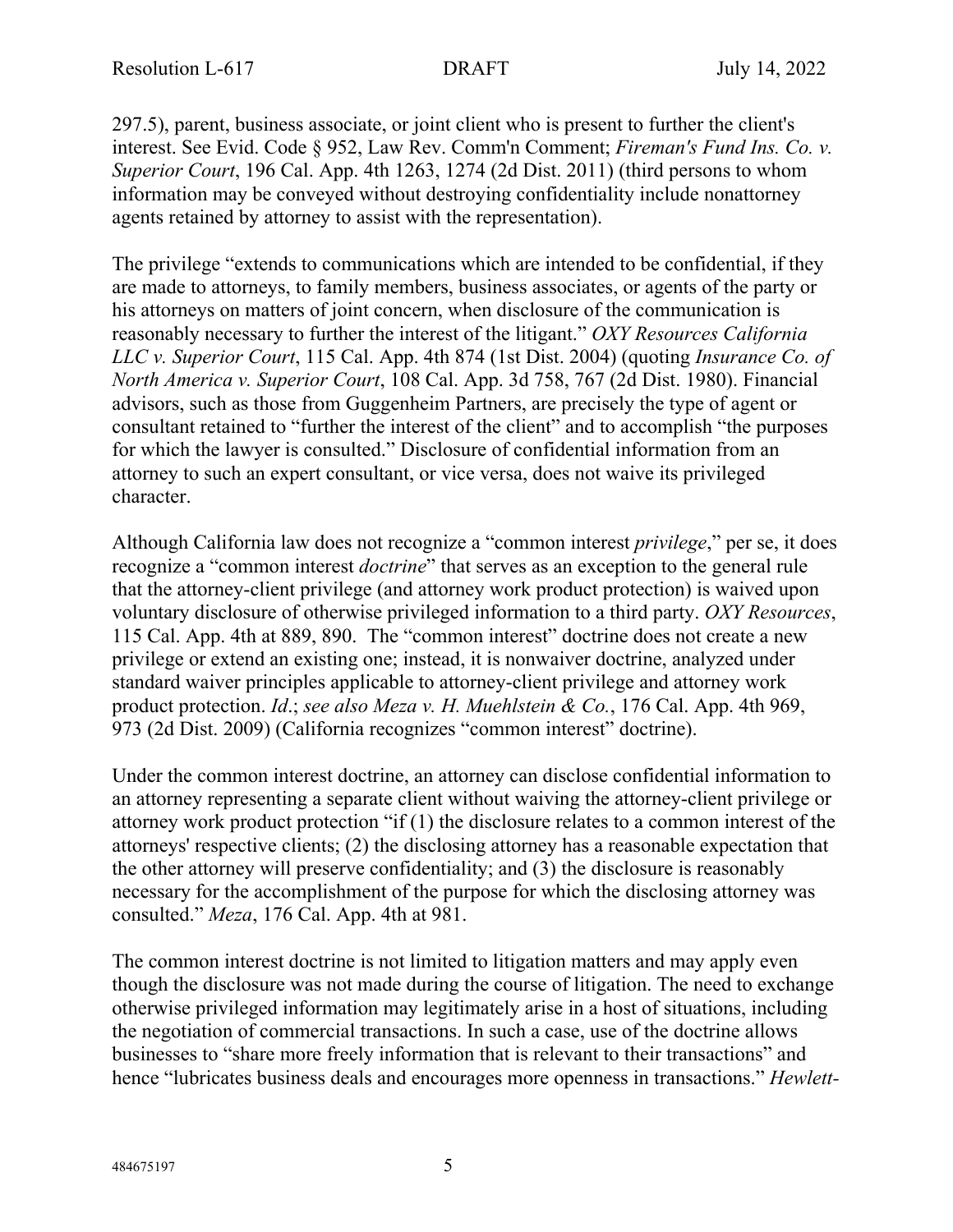*Packard Co. v. Bausch & Lomb, Inc*., 115 F.R.D. 308, 311 (N.D. Cal. 1987); *OXY Resources*, 115 Cal. App. 4th at 898.

Finally, the common interest doctrine applies to public agencies, just as it does to private individuals and entities. *See Citizens for Ceres v. Superior Court*, 217 Cal. App. 4th 889, 919-922 (5th Dist. 2013) (doctrine applied to communications between developer and city after issuance of environmental impact report); *Golden Door Properties, LLC v. Superior Court*, 53 Cal. App. 5th 733, 785-786 (4th Dist. 2020) (doctrine applied to county's communications with developer before issuance of environmental impact report where project opponents had already filed action to terminate project); *STI Outdoor LLC v. Superior Court*, 91 Cal. App. 4th 334, 339-341 (2d Dist. 2001) (county transportation authority).

On March 12, 2019, in response to Pacific Gas and Electric Company's ("PG&E") declared bankruptcy, the CPUC, the Governor's Office, and the California Department of Finance memorialized in writing a common interest agreement among their respective agencies. As discussed, Guggenheim Partners was retained by the Governor's Office to provide financial analysis as to the impacts of PG&E's bankruptcy.

Consistent with the principles discussed above, each of the 53 emails at issue were initiated and/or received by attorneys from the agencies, they related to PG&E's bankruptcy, there was a reasonable expectation of confidentiality among the participants (as shown by the existence of the common interest agreement itself), and the emails were reasonably necessary to accomplish the purposes of the attorneys' consultations. Each of the emails at issue post-date the March 12, 2019 execution of the common interest agreement.<sup>3</sup> It is wholly permissible and does not constitute a waiver of the attorneyclient privilege for the parties' attorneys and their necessary agents to communicate on issues of common interest in connection with PG&E's bankruptcy.

# **II. THE DELIBERATIVE PROCESS PRIVILEGE**

In addition to the attorney-client privilege and the attorney work product doctrine, legal staff cited the deliberative process privilege as an exemption to the production of the documents. This privilege protects confidential, deliberative advice given to agency decisionmakers, and the confidential information used to develop such advice. *Times Mirror Co. v. Superior Court*, 53 Cal. 3d 1325, 1339-1346 (1991).

The deliberative process privilege protects "mental processes by which a given decision was reached" and "the substance of conversations, discussions, debates, deliberations and

**<sup>3</sup>** Common interest agreements do not need to be in writing, but a written agreement is evidence of an attempt and desire not to waive the attorney-client privilege. *OXY Resources*, 115 Cal. App. 4th at 892.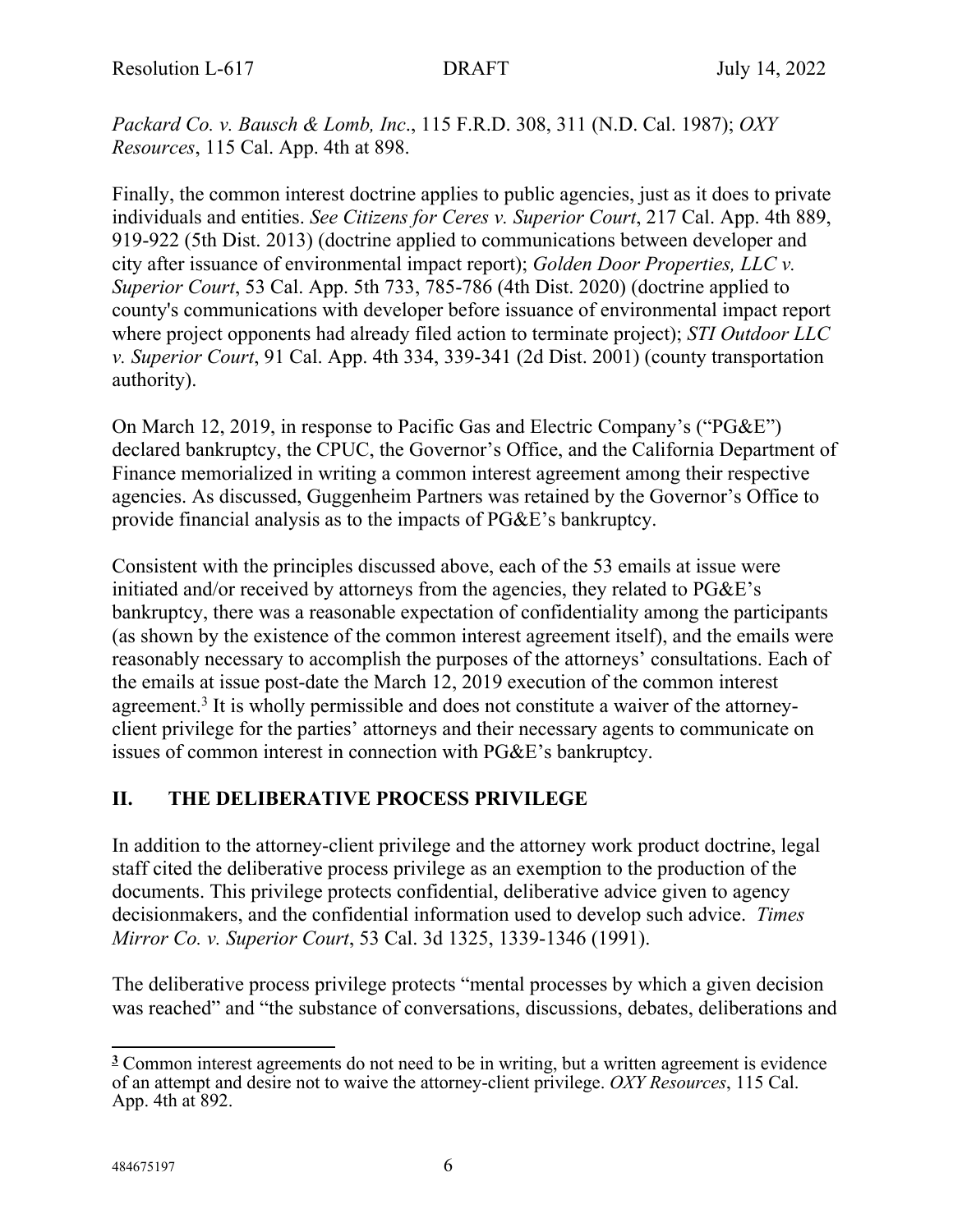like materials reflecting advice, opinions, and recommendations by which government policy is processed and formulated." *Regents of University of California v. Superior Court*, 20 Cal. 4th 509, 540 (1999).

In determining whether the privilege applies, "[t]he key question in every case is 'whether the disclosure of materials would expose an agency's decisionmaking process in such a way as to discourage candid discussion within the agency and thereby undermine the agency's ability to perform its functions.'" *Times Mirror*, 53 Cal.3d at 1342 (citation omitted). "Even if the content of a document is purely factual, it is nonetheless exempt from public scrutiny if it is 'actually... related to the process by which policies are formulated' or 'inextricably intertwined with 'policy-making processes.'" *Id*. (citations omitted).

Here, there is no question that the attorneys involved in the emails at issue were facilitating policy development for their respective agencies. Understanding and potentially minimizing the impact of PG&E's bankruptcy on its ratepayers, and preparing for the cascading economic impacts, were central policy issues facing each agency. The deliberative process privilege applies to these emails as well.

## **III. THE GOVERNOR'S CORRESPONDENCE EXEMPTION**

Finally, the emails that Mr. Rittiman seeks are facially exempt from disclosure under the plain terms of Government Code section 6254(l), which exempts from public disclosure "[c]orrespondence of and to the Governor or employees of the Governor's office. . .."

As Mr. Rittiman's appeal recognizes, Guggenheim Partners had been retained by the Governor's Office and was acting as its agent during the course of these communications. Regardless of whether this agency creates an "employment" relationship for purposes of the Governor's Correspondence exemption, other attorneys of the Governor's Office were involved in each email sought by Mr. Rittiman in his request. They were "employees of the Governor's Office" and such records are categorically exempt from disclosure.

Mr. Rittiman argues, however, that the exemption "does not apply to intra-governmental communications." However, the plain text of Government Code section 6254(l) exempts from production "[c]orrespondence **of and to** the Governor or employees of the Governor's office . . ." (emphasis added). The Legislature did not limit the exemption to "extra-governmental correspondence" or otherwise suggest such a limitation, which it could easily have done if it had wished. A court's "primary task in construing a statute is to determine the Legislature's intent. Where possible, 'we follow the Legislature's intent, as exhibited by the plain meaning of the actual words of the law. . .." *Jarrow Formulas, Inc. v. LaMarche*, 31 Cal. 4th 728, 731 (2003).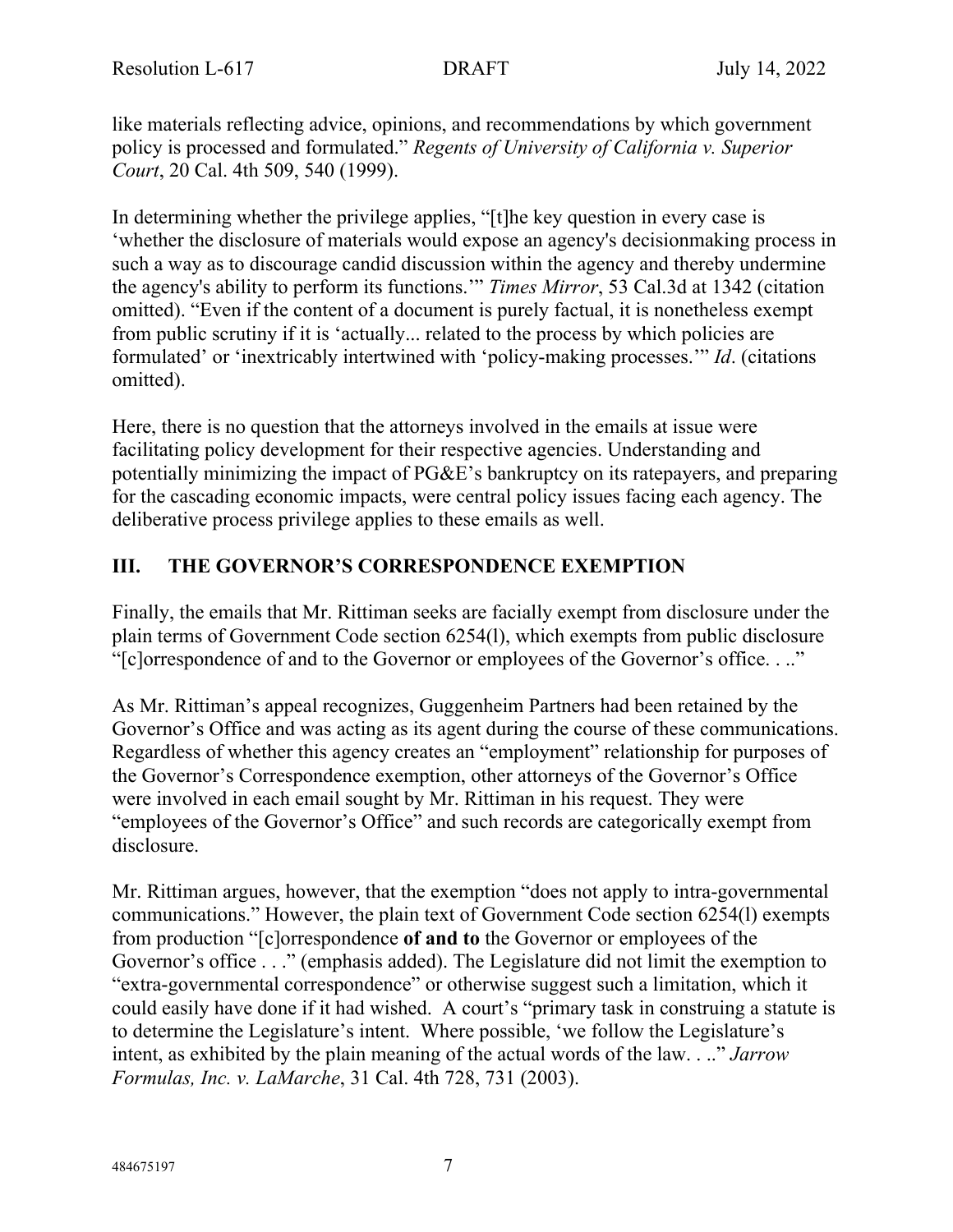Finally, the CPRA was modeled on the federal Freedom of Information Act ("FOIA," 5 U.S.C. § 552), and "[t]he legislative history and judicial construction of the FOIA thus 'serve to illuminate the interpretation of its California counterpart.'" *Times Mirror*, 53 Cal. 3d at 1338; *see also California First Amendment Coalition*, 67 Cal. App. 4th at 169, n.8 ("Because the Public Records Act is modeled after the federal Freedom of Information Act and serves the same purpose, federal decisions under the FOIA are often relied on to construe California's Act."). Under federal law, members of the public are not entitled to a President's records while that President is in office. FOIA does not apply to offices within the Executive Office of the President whose function is to advise and assist the President.**<sup>4</sup>** *See Kissinger v. Reporters Committee for Freedom of the Press*, 445 U.S. 136, 156 (1980) (noting that the term "agency" does not include "the President's immediate personal staff or units in the Executive Office whose sole function is to advise and assist the President."). However, the Presidential Records Act (22 U.S.C. Sections 2201-09) makes many such records available five years after a president leaves office. To the extent the CPRA is based on FOIA, that would militate in favor of applying the Correspondence Exemption to the correspondence Mr. Rittiman has requested.

## **COMMENTS ON DRAFT RESOLUTION**

The Draft Resolution was served by email to Mr. Rittiman and his counsel, Steve Zansberg, on June 10, 2022, in accordance with Cal. Pub. Util. Code § 311(g). Mr. Rittiman and his counsel were informed that comments were due on July 11, 2022. Comments were received \_\_\_\_\_\_\_\_\_\_\_\_\_\_.

# **FINDINGS OF FACT**

1. On December 17, 2021, Brandon Rittiman made request PRA 21-704 to the Commission as follows:

"For calendar years 2019 and 2020, all emails containing  $GSIBProjectWhitney@guggenheimpartners.com$  in any portion of the message or metadata.

"Please provide any such messages in their original formats and include any attachments thereto."

**<sup>4</sup>** Title 5 United States Code Section 552(b)(5) provides that agencies need not disclose "interagency or intra-agency memorandums or letters which would not be available by law to a party other than an agency in litigation with the agency."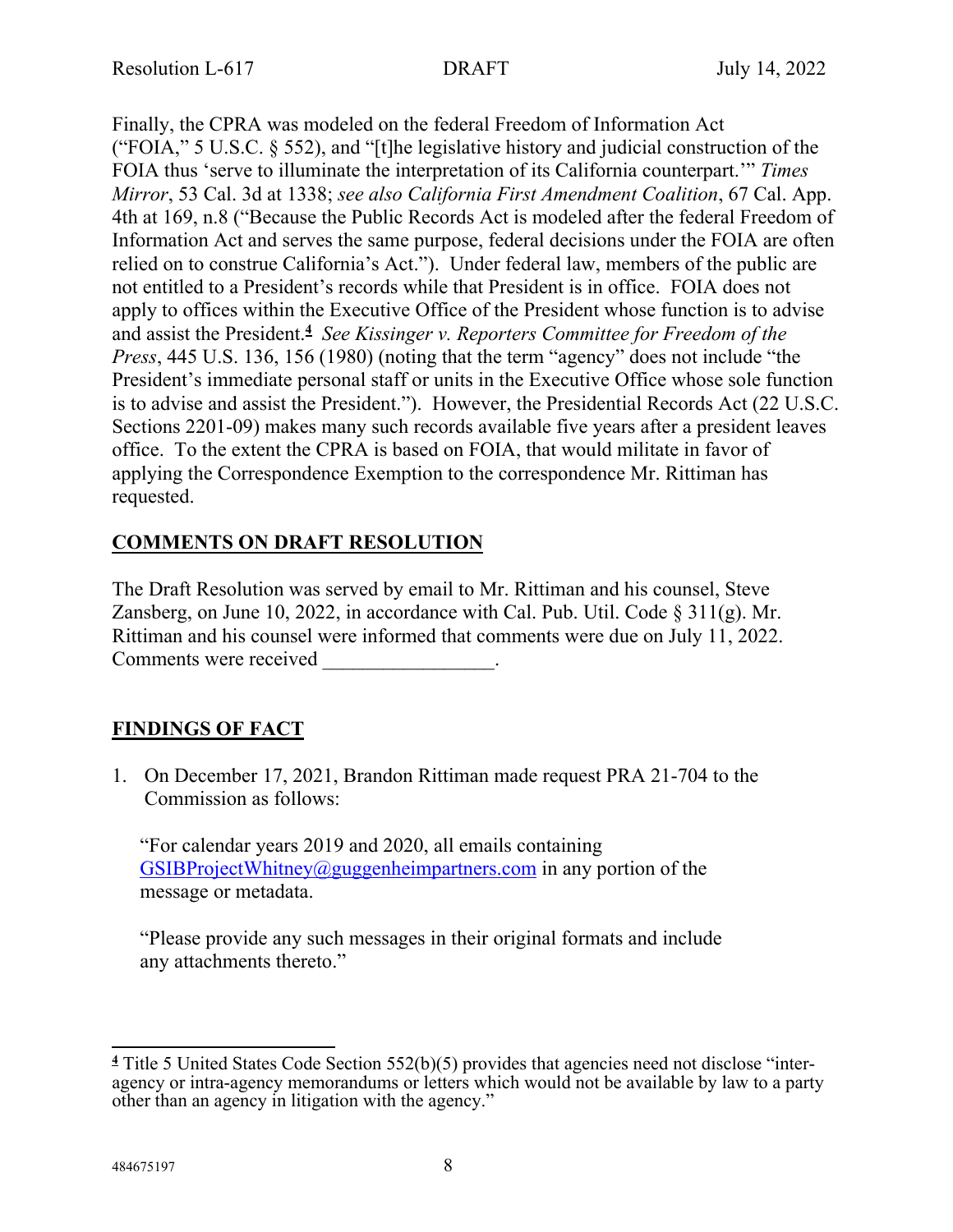- 2. On January 14, 2022, via a letter sent by electronic mail, Commission legal staff informed Mr. Rittiman of its determination that the communications sought were exempt from disclosure pursuant to California Government Code sections 6254(k) and (l). Specifically, staff cited the "lawyer-client privilege (Cal. Evid. Code § 950, *et seq*.); common interest doctrine (*see, e.g*., *Oxy Resources California LLC v. Superior Court* (2004) 115 Cal. App. 4th 874; attorney work product doctrine (Cal. Code Civ. Proc. § 2018.010, *et seq*.); deliberative process privilege (*see, e.g*., *Times Mirror Co. v. Superior Court* (1991) 53 Cal. 3d 1325); official information privilege (Cal. Evid. Code § 1040)."
- 3. Mr. Rittiman was further advised that he would not receive correspondence to or from the Governor's Office, which is expressly exempt from disclosure pursuant to California Government Code section 6254(l).
- 4. On January 19, 2022, Mr. Rittiman emailed Commission legal staff to appeal the determination that the communications sought in PRA 21-704 were exempt from disclosure.
- 5. Mr. Rittiman did not use the "Public Information Appeal Form," as required by G.O. 66-D, and instead informally emailed Legal Division staff of his appeal.
- 6. On June 10, 2022 Mr. Rittiman received the draft Resolution and received notice that comments were due on July 11, 2022.

## **CONCLUSIONS OF LAW**

- 1. The communications sought by Mr. Rittiman in his PRA 21-704 request are exempt from disclosure pursuant to California Government Code sections 6254 (k) and 6254(l).
- 2. Although the Commission has undertaken review of Mr. Rittiman's appeal, this Resolution does not constitute precedent that the Commission will waive the procedural requirements of G.O. 66-D in future situations.

## **THEREFORE, IT IS ORDERED** that:

- 1. Mr. Rittiman's appeal of the Commission's determination that records sought under California Public Record Act requests PRA 21-704 is hereby denied.
- 2. This Resolution is effective today.